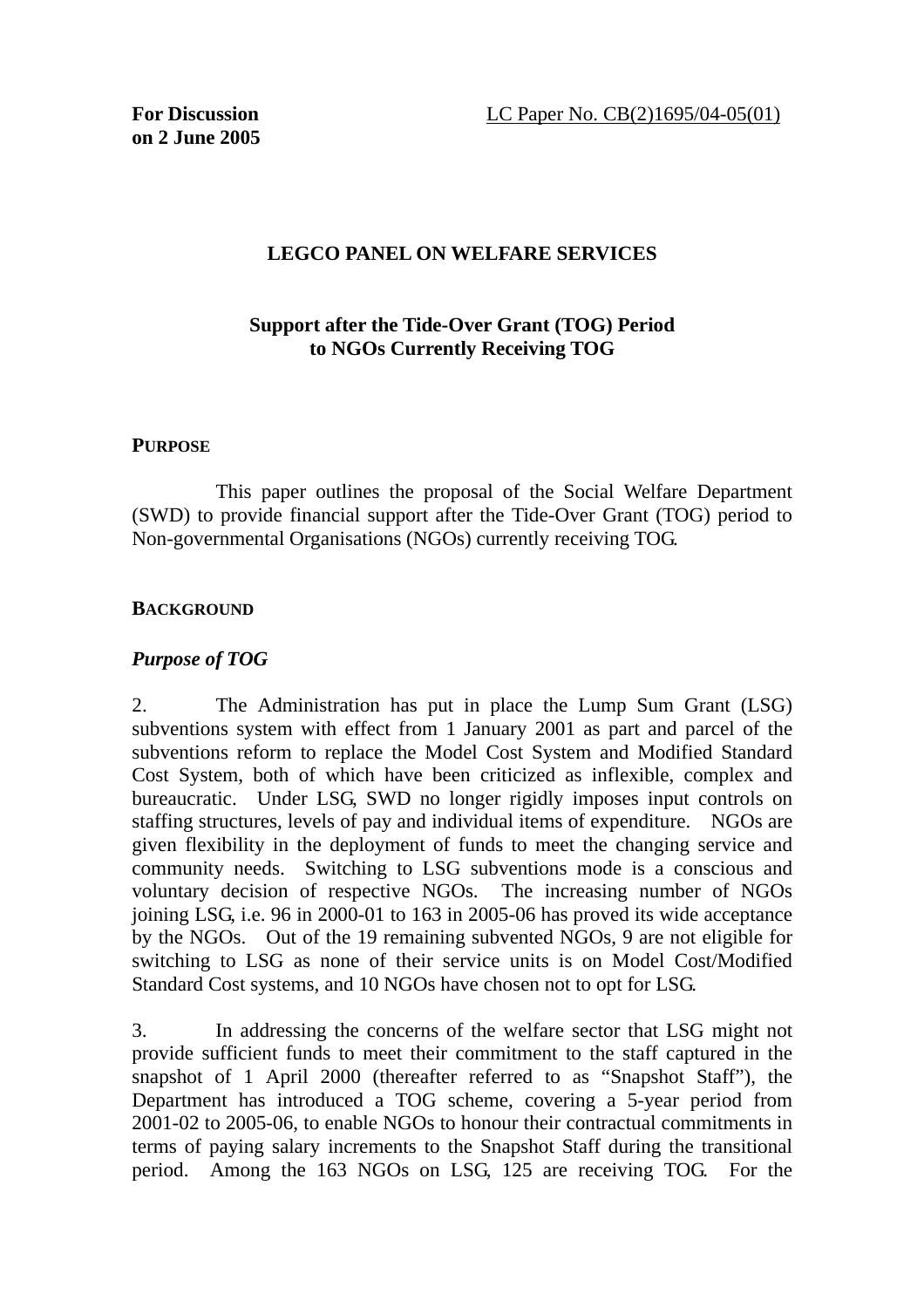remaining 38 NGOs, 22 of them do not require TOG in 2005-06 because the projected salary of their Snapshot Staff does not exceed the LSG salary for the same group of staff; 6 NGOs are eligible for TOG but decline it due to religious reasons or that the agencies can manage within their own budget; 10 NGOs started service under LSG from day one or no longer operate service unit previously subvented under the Model Cost/Modified Standard Cost System subvention mode and hence not eligible for TOG.

4. Under the LSG arrangement, TOG will only be provided for five years, i.e. from 2001-02 to 2005-06. It will cease in 2006-07. At the same time, for NGOs with their snapshot salary above the benchmark salary, they should come down to the benchmark salary by a reduction of 2% annually. In achieving these, NGOs are expected to carry out organisation restructuring and service reengineering within the TOG period such that they can operate their services within the LSG provision. It has been agreed with the welfare sector that the Government will only be prepared to consider further assistance for NGOs to meet contractual obligations to existing staff under "exceptional circumstances" on a case by case basis and that all relevant factors would have to be taken into account in totality before exceptional assistance could be justified.

### *Allocation of TOG during 2001-02 to 2005-06*

5. The amounts of TOG allocated for the five transitional years totalling at \$1,473 million are as follows:

| $2001 - 02$ : | \$122 million for 87 eligible NGOs  |
|---------------|-------------------------------------|
| $2002 - 03$ : | \$232 million for 109 eligible NGOs |
| 2003-04:      | \$324 million for 117 eligible NGOs |
| $2004-05$ :   | \$382 million for 119 eligible NGOs |
| 2005-06:      | \$413 million for 125 eligible NGOs |
|               |                                     |
| Total:        | $$1,473$ million                    |

In deriving the annual TOG requirement, the Department makes reference to the updated staffing position as at 1 September of previous year. There is no in-year adjustment or claw back of the TOG. Any surplus would be carried in the NGO's LSG reserve and subject to the overall 25% cap.

### *Survey on NGOs' Need for Financial Assistance after the TOG Period*

6. Since the inception of LSG in January 2001, 163 NGOs have joined the new funding mode. With the implementation of enhanced productivity programme and efficiency savings, and the economic and social changes in recent years, some NGOs have expressed difficulties in coping with the financial pressures especially after the TOG period from 2006-07. With the endorsement of the Lump Sum Grant Steering Committee (LSGSC) at its  $14<sup>th</sup>$  Meeting on 13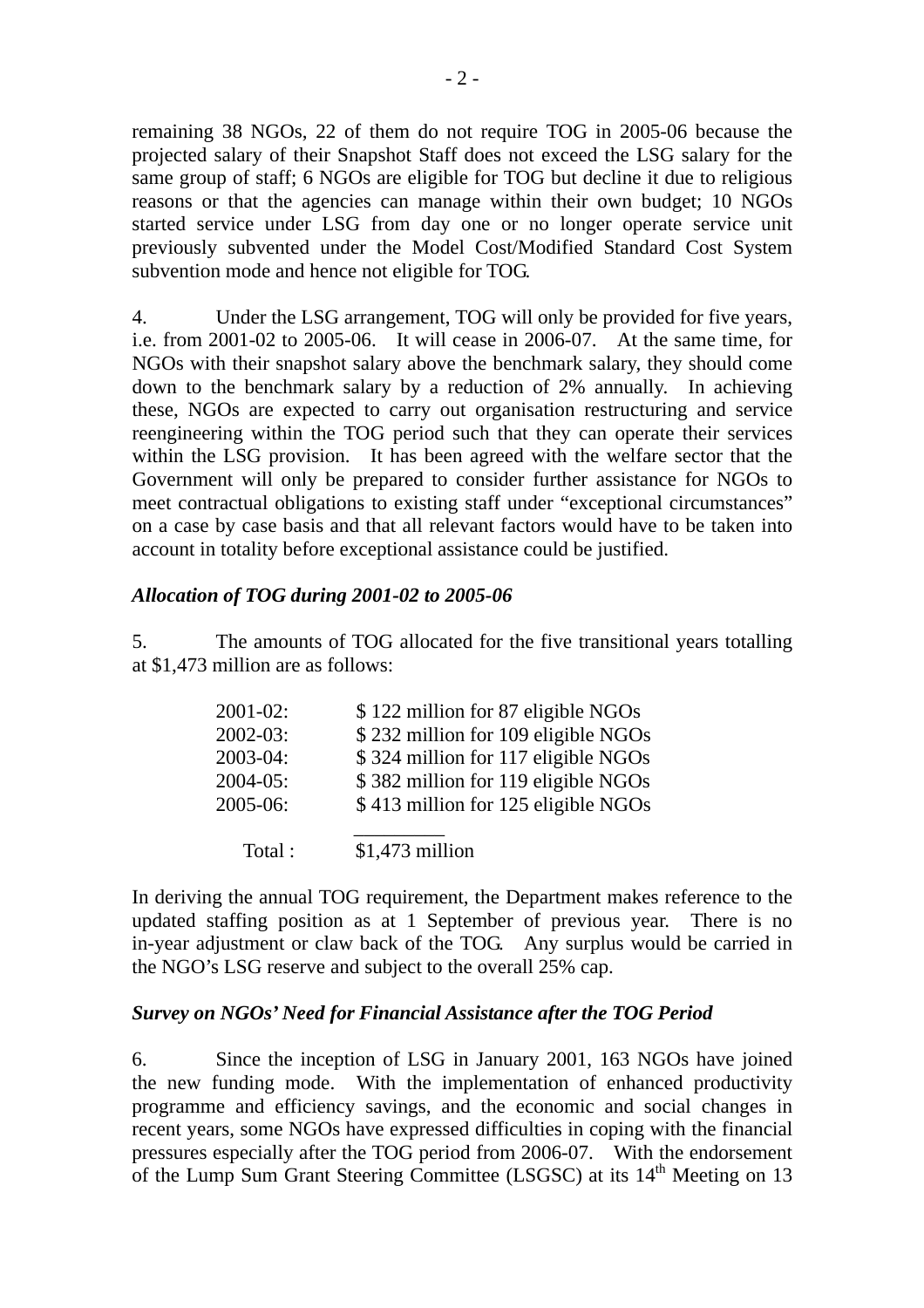February 2004, the Department commissioned an external independent consultant to conduct a survey on NGOs' projected financial condition after the TOG period and their need for financial assistance.

7. The survey, with information submitted by 115 NGOs out of a total of 161 NGOs receiving LSG at the time, was completed in December 2004 by PricewaterhouseCoopers and the Survey Report was finalised in February 2005. Main recommendations of the consultancy are:

- (a) To leverage the flexibility offered by LSG, to cope with the cessation of TOG and to get prepared for coming down to Benchmark Salary, NGOs should consider changing their relatively rigid staff cost structure. The continuation of TOG would potentially discourage rather than promote the need for such change. TOG should be ceased as planned in 2006-07.
- (b) Financial assistance can be granted to NGOs that are committed to achieving financial viability in a defined period, e.g. for three to five years. NGOs should provide information to substantiate their ability to achieve financial viability within the designated period.
- (c) The 25% cap on LSG reserve can be raised so that NGOs can make use of the reserve to overcome the operating deficits in the coming transitional years;
- (d) NGOs can consider utilizing their own resources or LSG reserve to offer voluntary retirement (VR) to their staff so as to further enhance their staffing structure and their operating costs.

8. The Report was discussed by the LSGSC which considered that the recommendations should only serve as a reference in mapping out the way forward on the issue of TOG.

### **PROPOSAL**

# *Special One-off Grant (SOG)*

9. Having regard to the findings and recommendations of the Survey and opinions collected from the management and staff sides of NGOs, the LSGSC, the Social Welfare Advisory Committee and the Lotteries Fund Advisory Committee during March to May 2005, the Department notes that some NGOs operating on LSG subventions have already made preparations for the TOG cessation through organisation restructuring and service reengineering over the past five years. On the other hand, some NGOs are not yet prepared to come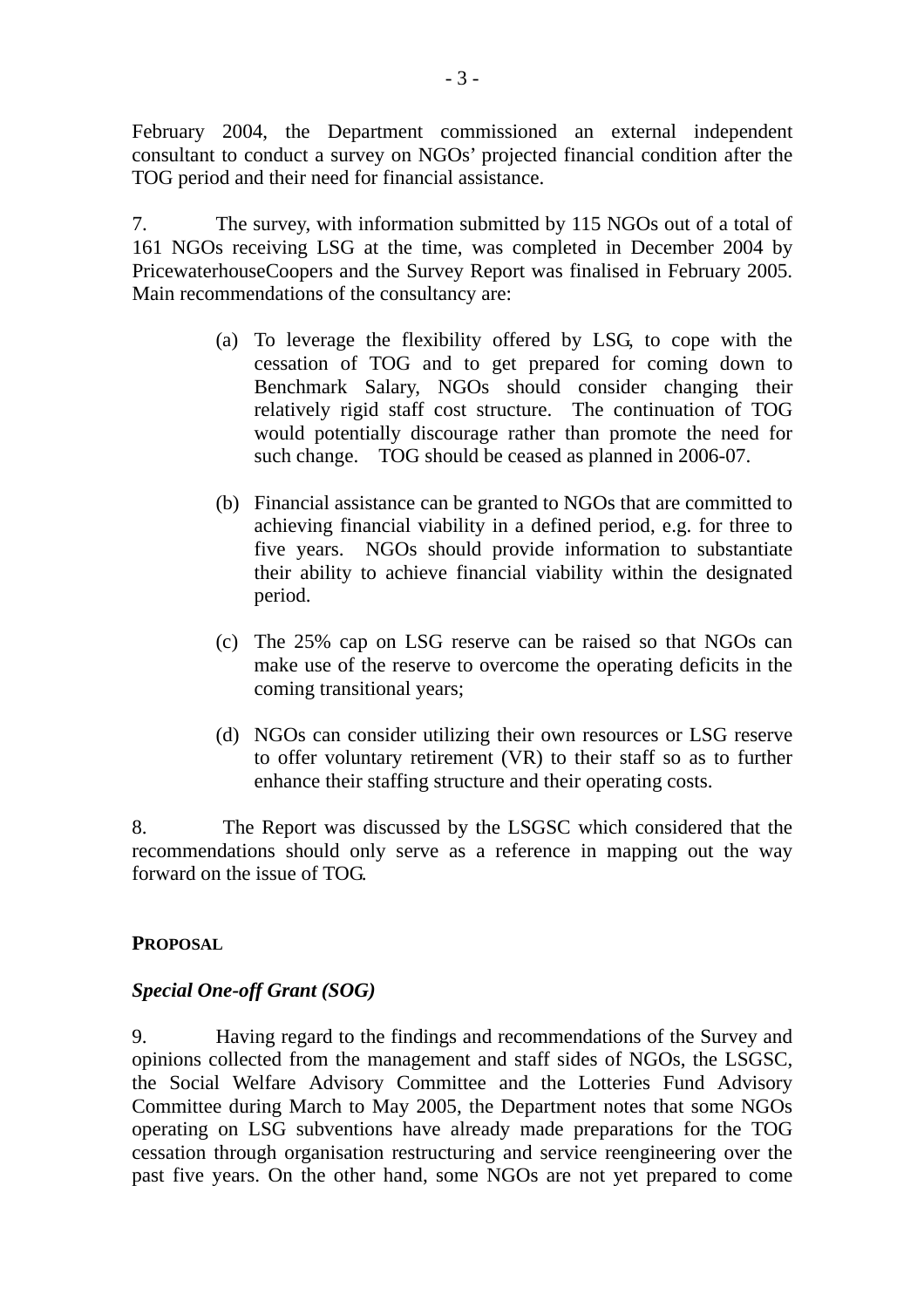down to and operate on the Benchmark Salary. But the situation of individual NGOs varies greatly.

10. While NGOs have the ultimate responsibility to deal with the commitment to their Snapshot Staff and that there are already five years of financial support to NGOs through TOG as a transitional arrangement, the Department recognises that not all NGOs can complete the transition in 2006-07 and require more time to make the necessary adjustments. In the light of the general understanding that there would be no extension of the TOG and any further financial support from government can only be time-limited and not long-term, the Department recommends providing a Special One-off Grant (SOG) to NGOs after the termination of the TOG. This SOG is meant to give greater flexibility and more time for the NGO management in making whatever necessary adjustments to meet their financial and/or staff commitments in the long run and is considered a more pragmatic way to assist NGOs than a mere extension of the TOG.

11. Two Schemes under the SOG are available to NGOs currently receiving TOG. Application will be on a voluntary basis and NGOs are expected to apply for either Scheme A or B. Details are proposed as follows:

### *Scheme A*

### *Objective*

This Scheme aims at providing time-defined further assistance to NGOs that are not yet ready to operate on the Benchmark Salary upon the TOG cessation in 2006-07 as scheduled. The SOG (Scheme A) would allow NGOs to have more time, in accordance to their financial plan that should take into consideration all relevant factors specific to the NGO concerned, to undergo organisation restructuring and service reengineering to achieve financial viability in the long run.

### *Eligibility Criteria*

For establishment of eligibility for the SOG (Scheme A), NGO applicants should provide, with the endorsement of the management board, the following information regarding the period *from 2000-01 to 2005-06*:

- (a) A detailed account of the re-engineering and restructuring measures that they have taken since switching to LSG, and also the financial implications on the operational expenditure, in terms of annual savings;
- (b) The amount of new resources being allocated by the Department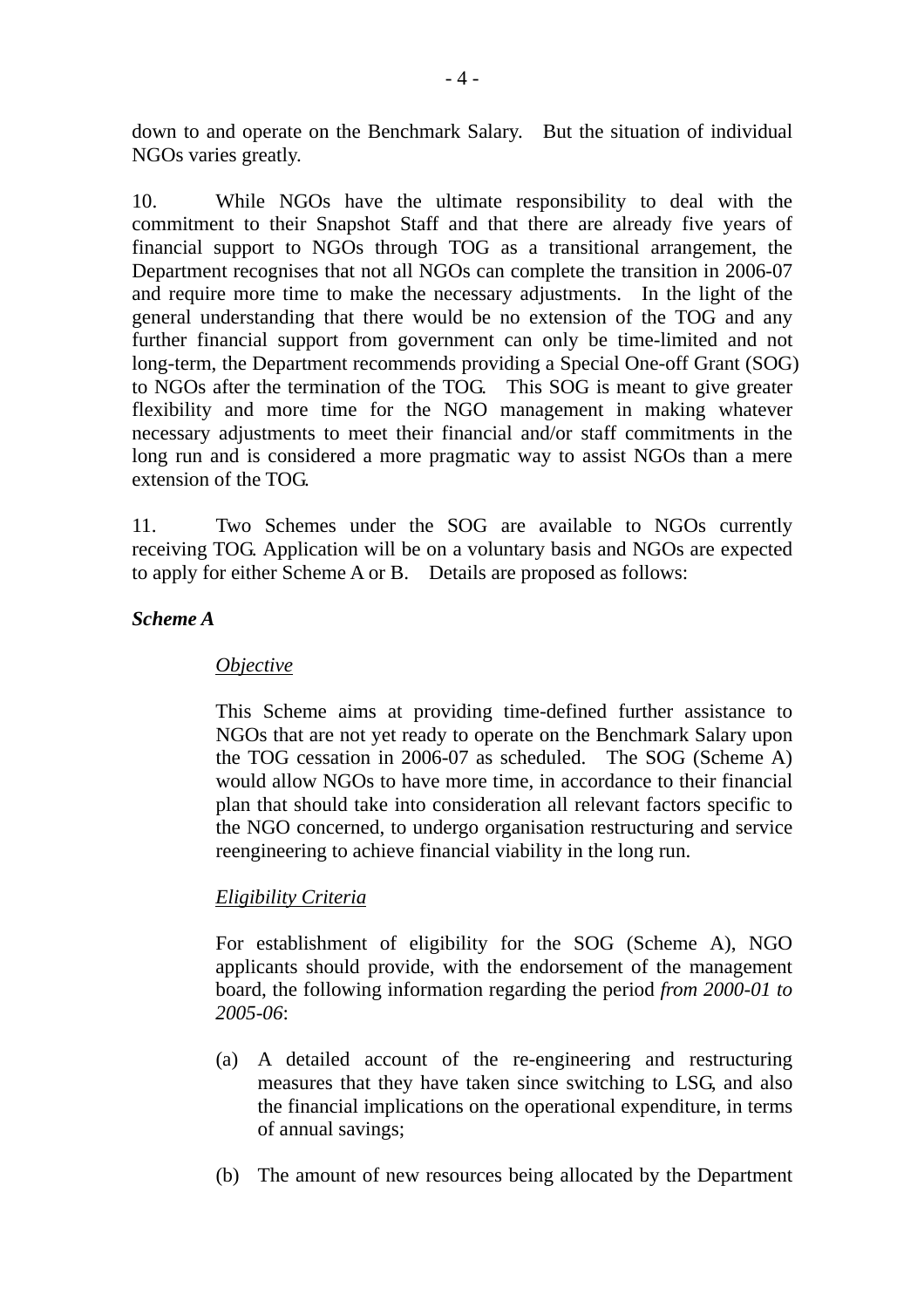to the NGO in terms of new services or improvement of existing services;

- (c) The turnover of Snapshot Staff, with details on posts and the salary at the point of departure, and financial implications of such staff turnover, either with or without replacement of the departing staff;
- (d) The amount of cumulated LSG Reserve;
- (e) A financial analysis report illustrating that they cannot operate on the LSG amount after the TOG cessation in 2006-07 and beyond, taking into account the LSG reserve accumulated in the TOG period; and for NGOs with LSG above the Benchmark, the report should take into account the amount to be reduced annually by 2% till reaching the benchmark in accordance with paragraph 2.6 (iv) of the LSG Manual (Edition 2), but with the starting year being postponed for two years as specified in paragraph 13 (c) below;
- (f) A financial plan showing how the NGO can achieve financial viability in the long run with the SOG provision;
- (g) A pledge to furnish annual progress report within the SOG period on the implementation of the organisation restructuring and service reengineering.

#### *Ceiling Amount and Restriction*

The amount of SOG (Scheme A) will be capped at two times of TOG for each respective eligible NGO at the 2005-06 TOG level. It should only be used for the personal emolument (PE) expenditure of Snapshot Staff.

#### *Application*

Invitation of application from NGOs will be issued around July 2005. NGOs in need of the SOG (Scheme A) should send in their applications, with supporting documents showing their current financial condition and plan for achieving financial viability to SWD on or before 30 September 2005.

#### *Announcement of Application Result*

NGOs will be informed of the application results before end of 2005.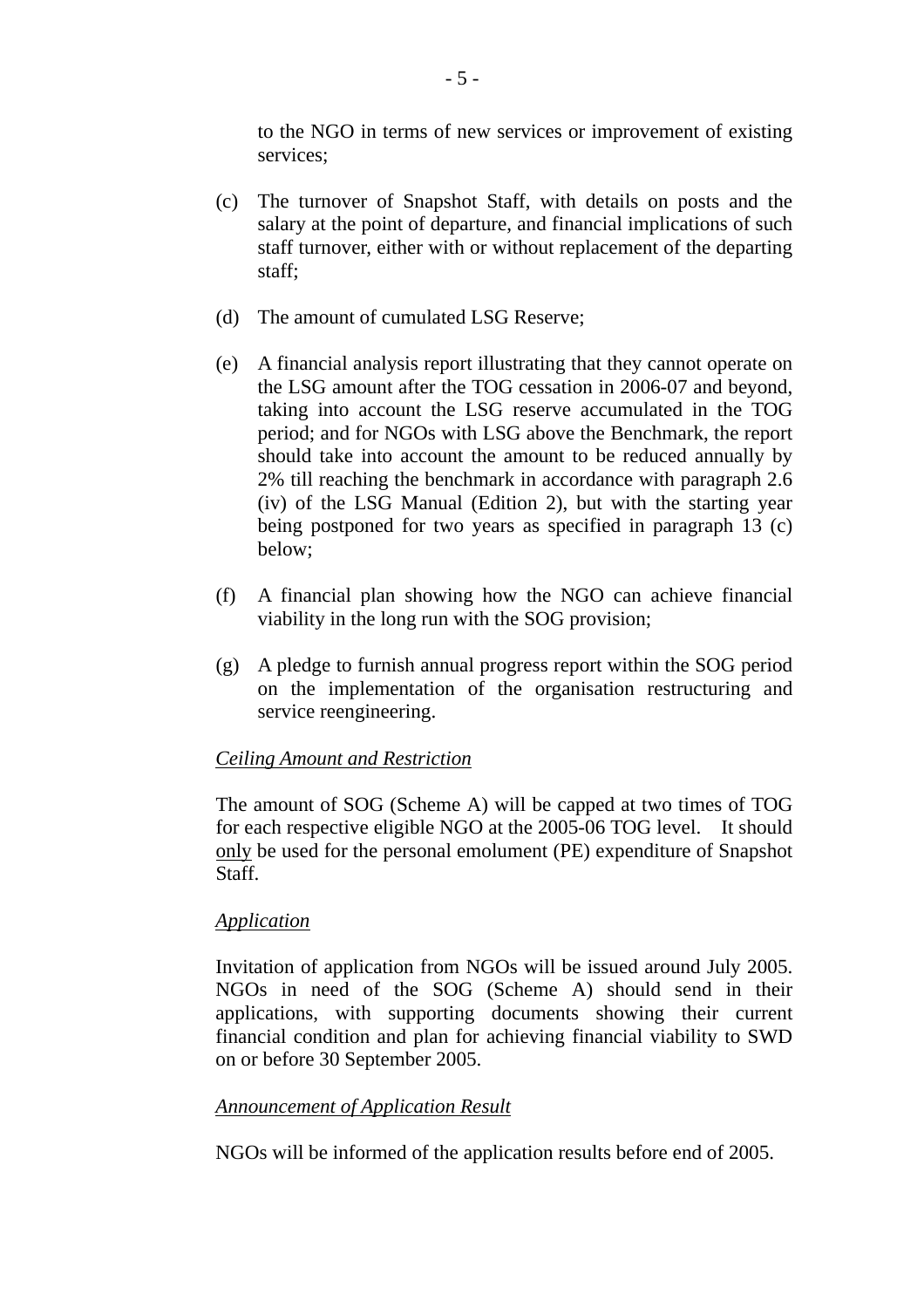#### *Allocation Period*

The SOG (Scheme A) will be approved in a lump sum and allocated by two installments at the beginning of the financial years of 2006-07 and 2007-08. The maximum amount allocated in each installment will be capped at the 2005-06 TOG level of respective eligible NGO.

#### *Scheme B*

#### *Objective*

This Scheme aims at providing NGOs which do not require further assistance in facing the TOG cessation with additional support to enhance their human resources practices. In addition, in allocating new services during 2006-07 to 2007-08, we propose to accord priority to these NGOs because NGOs' financial viability should be one of the considerations although the prime considerations remain to be knowledge, experience and expertise in the particular service and the quality of the service proposal. The SOG (Scheme B) will focus on initiatives that would benefit directly its staff, including both Snapshot Staff and all other staff in subvented services. NGOs may put up agency-specific initiatives that will benefit their staff engaged in subvented welfare services.

#### *Eligibility Criteria*

NGOs currently receiving TOG but do not require further financial assistance to cope with the cessation of TOG.

#### *Ceiling Amount*

The SOG (Scheme B) will be provided at an amount not more than two times of the TOG provision at the 2005-06 level of the NGO applicant.

#### *Application*

Application for the SOG (Scheme B) from NGOs has to be formal and accompanied by a signed declaration from the NGO Board that they will no longer require any further financial assistance from SWD for the purpose of meeting deficits of salary expenditure of Snapshot Staff after the 5-year TOG period which will cease on 31 March 2006. Invitation of application from NGOs will be issued around July 2005. NGOs should send in their applications, with detailed plan and estimates for SOG (Scheme B) to SWD on or before 30 September 2005.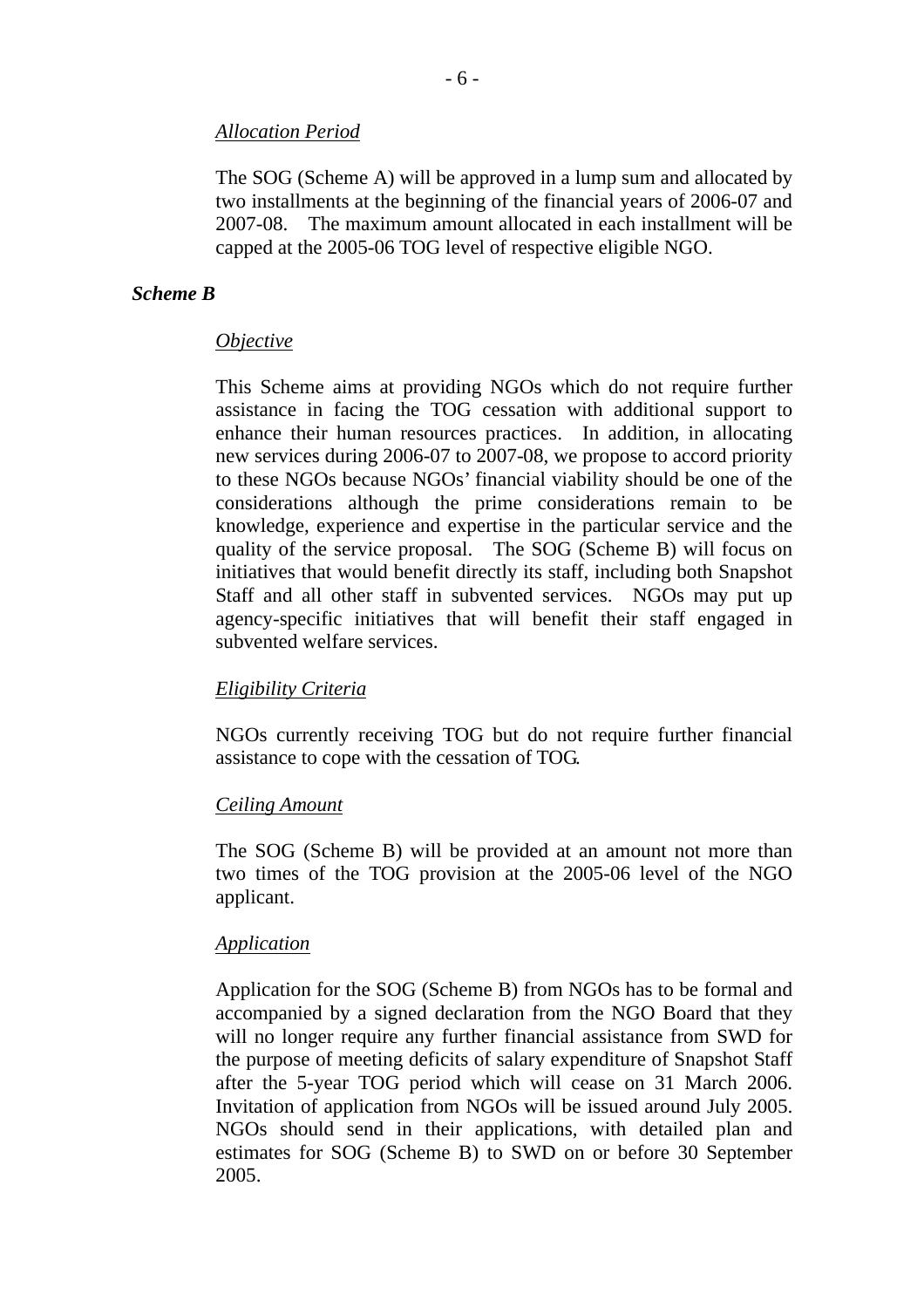## *Announcement of Application Result*

NGOs will be informed of the application results before end of 2005.

# *Allocation Period*

The SOG (Scheme B) will be approved in a lump sum and allocated in one go at the beginning of the financial years of 2006-07. The maximum amount allocated will be capped at two times of the 2005-06 TOG level of respective eligible NGO. Subject to the Department's approval on the NGO's application, the amount allocated can be spent beyond 2006-07.

12. A choice between Scheme A and Scheme B is a management decision for individual NGOs taking into full account of their specific staffing and financial conditions.

## *Other Facilitating Measures for NGOs*

13. On top of the SOG, SWD recommends implementing the following measures to facilitate NGOs concerned to achieve the financial viability more effectively:

- (a) to withhold the clawback of LSG Reserve above the 25% cap for three years for the financial years from 2004-05 to 2006-07. The existing LSG Reserves kept in NGOs are mainly products of their organisation restructuring and service reengineering. We understand that these Reserves are planned savings in most NGOs for covering the operating deficits arising from the TOG cessation in the coming transitional years. It is therefore appropriate to withhold the clawback until the entire organisation restructuring and service reengineering are completed in the coming two to three years. Nevertheless, NGO boards are advised to take into full consideration the impact on staff morale and service quality when they implement further saving measures;
- (b) to allow NGOs to utilise their own resources or LSG Reserve or SOG to implement VR scheme for their staff to increase the efficiency of the organisation. NGO boards should consult their staff before the implementation of any VR schemes. SWD will provide NGOs with some guiding principles, but flexibility would be allowed for NGOs to formulate a scheme that best suits their staffing and financial conditions; and
- (c) for NGOs with their salary portion above the benchmark salary,